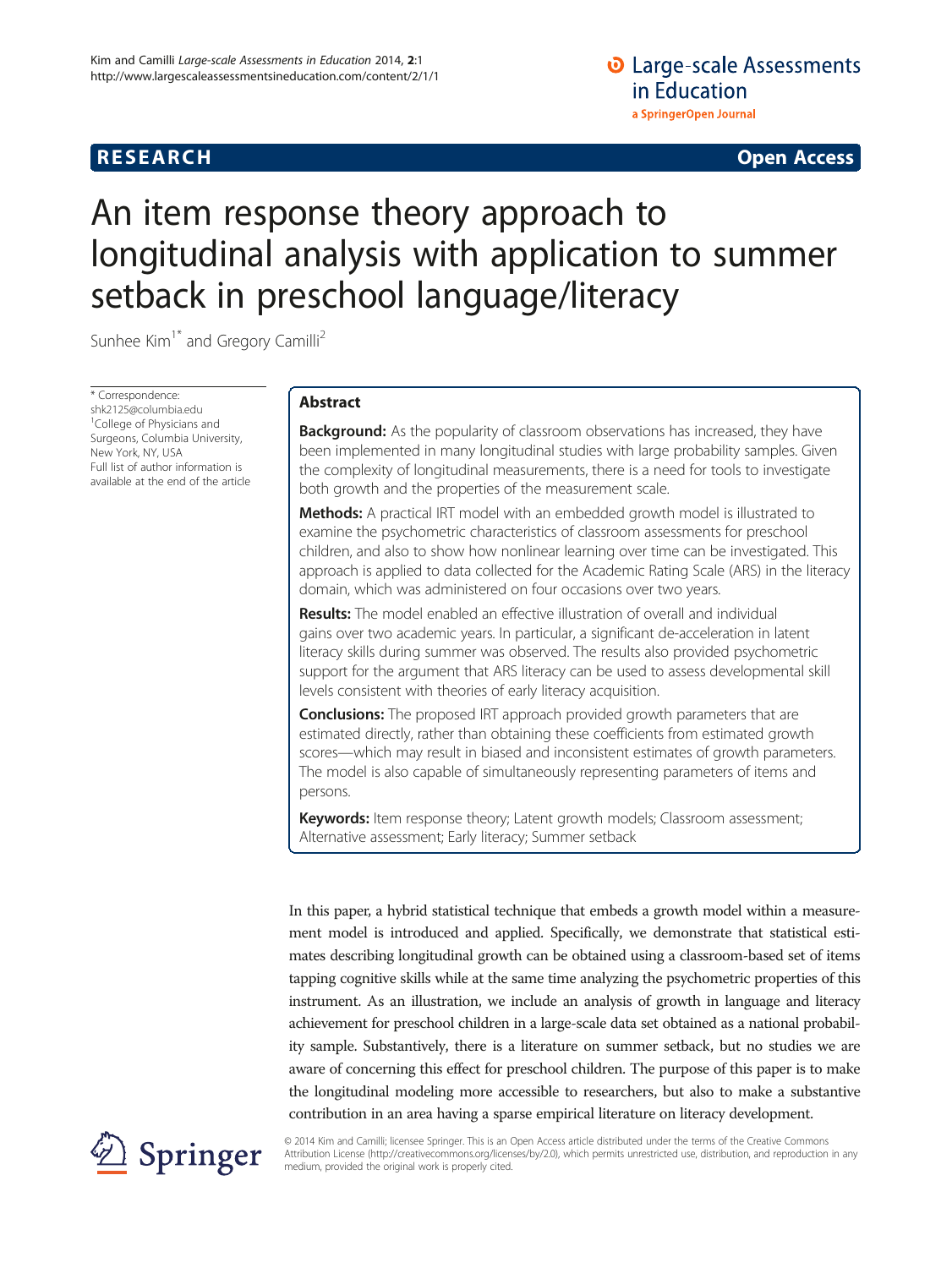In previous research literature on developmental change, outcome measures are typically obtained as simple or weighted sums across the items in a particular assessment instrument. However, a simple aggregate score for investigating change has a number of potential problems as noted by Bereiter ([1963\)](#page-15-0) such as: paradoxical reliability of change scores; spurious negative correlation of change with initial status; and inconsistent scale units for change. These problems can be addressed partially with item response theory (IRT) modeling in which units are implicitly equated across measurement occasions, i.e., ability at different time points is transformed to a single scale (McArdle et al., [2009](#page-16-0)). This measurement model can be extended to investigate development or growth in a constant ability unit. We show that modeling repeated measurements in the framework of an integrated model also leads to a coherent set of tools for interpreting statistical estimates of growth. It will be demonstrated that substantive conclusions about development can be strengthened with information on measurement quality.

In contrast, simply collapsing item data into a single total score requires item analysis to be disjoint from the evaluation of growth. While one can obtain IRT scores independently of a growth model, those IRT estimates of ability must then be used to estimate growth parameters. One example of this is joint maximum likelihood estimation in IRT where estimates of ability are used to estimate item parameters (and vice versa). Unfortunately, item parameters are not consistent in this case (Embretson & Reise, [2000](#page-15-0); Johnson, [2007](#page-16-0)), and this implies that growth parameters based on IRT estimates of ability may be biased even in the context of large data sets.

The measurement aspect of the model also provides tools to review the stability of each item over time. While many longitudinal studies in education provide classical measurement information on the quality of their measures (e.g., Cronbach's α), several studies (e.g., Embretson & Reise, [2000](#page-15-0)) have pointed out the limitations of classical test theory (CTT). For example, item difficulties are computed as the proportion correct and item discrimination is obtained as item-total correlations in CTT. These statistics are inconsistent for different samples with different ability levels, that is, these item parameters are not sample invariant. Integrated IRT models are designed to control for precisely this issue.

The purpose of this paper is to present the hybrid modeling approach and to demonstrate both the utility and limitations to developmental studies. After describing the model, an example will be presented in several stages. First, preliminary analyses are carried out to investigate model assumptions. Then different modeling approaches to change over time will be discussed, followed by substantive interpretations based on growth estimates.

#### **Background**

#### Measurement framework

Most IRT models contain two types of parameters: those for items, and those for person abilities. In the language of IRT, the probability of correct response on an item depends on person's ability and characteristics of an item such as difficulty. In this section, we introduce basic IRT models, and then hybrid IRT models for examining change over time. Embretson and Reise [\(2000\)](#page-15-0), Hambleton, Swaminathan, and Rogers ([1991](#page-16-0)), and Millsap ([2010\)](#page-16-0) provide more detailed information on IRT approaches.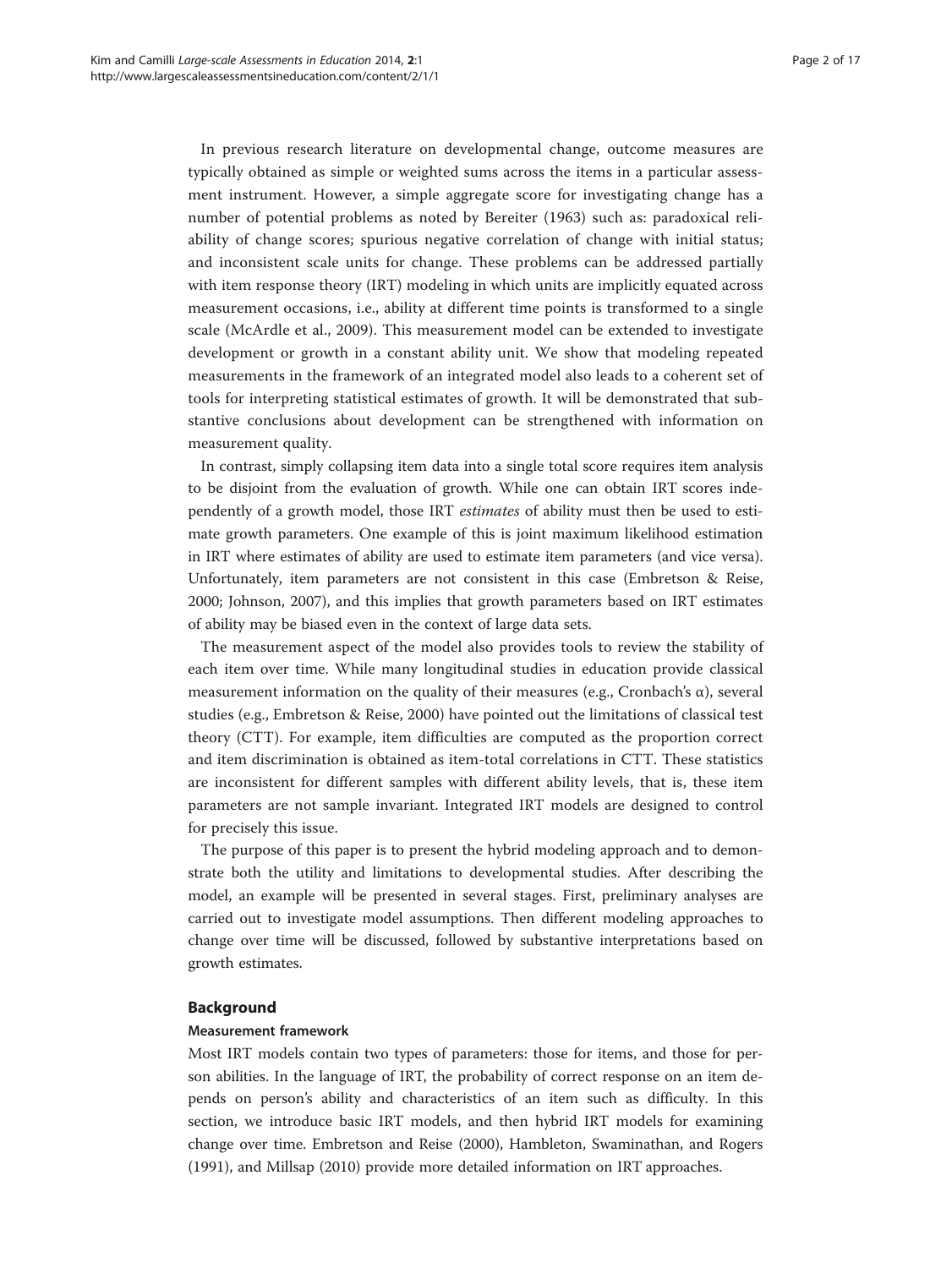#### <span id="page-2-0"></span>1PL IRT model

In the IRT framework, Rasch models (Rasch, [1960\)](#page-16-0), also known as one-parameter logistic (1PL) models, provide the probability of a correct answer of person  $i$  on item  $j$  (IRT models are easily adapted to polytomous assessment items as shown below). Let  $P_{ii}$ represent the true probability of a correct answer on a test question, the parameters of interest are the person's latent score  $\theta_i$  and item difficulty  $b_i$  such that

$$
P(Y_{ij}=1|\eta_{ij})=\frac{\exp\left(\eta_{ij}\right)}{1+\exp\left(\eta_{ij}\right)},\tag{1}
$$

where  $\eta_{ij} = \theta_i - b_j$ .

The latent score  $\theta_i$  represents individual ability, and is often scaled to be normally distributed with the mean zero and is typically specified with the condition  $\theta \sim N(0,1)$ . Item difficulty  $b_i$  indicates the level of  $\theta$  having 50% chance to answer the specific item j correctly; thus, the higher (or lower) the item difficulty, the item requires higher (or lower) level of ability to get the item correct. Item difficulty in IRT shares the same scale as the person ability level, which allows the placement of item difficulties on the ability scale.

#### 2PL IRT model

In addition to Rasch models, two-parameter (2PL) IRT models can be applied to longitudinal analysis. The 2PL model includes an additional item parameter, discrimination  $a_i$ . In the 1PL model, a constant discrimination  $a_i$  is assumed across items. If items vary with respect to discrimination, however, it may be useful to take this feature of item response function into account by substituting  $\eta_{ij} = a_i(\theta_i - b_j)$  into Equation (1). Items with higher discriminations are more useful for separating examinees into different ability levels than items with lower discriminations, and can be useful for examining growth.

#### Modeling change

For the repeated administration of the same items to a sample over different occasions, Anderson [\(1985\)](#page-15-0) introduced a multidimensional Rasch model with a time specific latent score  $\theta_{it}$  for person i at occasion t, such that, a latent linear score can be defined as

$$
\eta_{ijt} = \theta_{it} - b_j. \tag{2}
$$

Anderson's approach is appropriate for understanding the impact of time on the ability distribution and for reviewing the characteristics of the test by time, Andrade and Tavares ([2005](#page-15-0)) extended Anderson's model to 2PL and 3PL IRT models, which include item discrimination and item guessing parameters, respectively. However, Anderson's model does not explicitly contain change or growth parameters.

To reflect a person's differences in changes over T repeated test occasions, Embretson ([1991](#page-15-0)) developed the multidimensional Rasch model for learning and change (MRMLC) which defines an individual propensity on occasion t proficiency  $\theta_{it}$  as the sum of person's initial  $\theta_{i1}$  and changes from ensuing test occasions of  $\theta_{i2}$ , ...,  $\theta_{iT}$ , such that,

$$
\eta_{ijt} = \sum_{m=1}^{t} \theta_{im} - b_j,\tag{3}
$$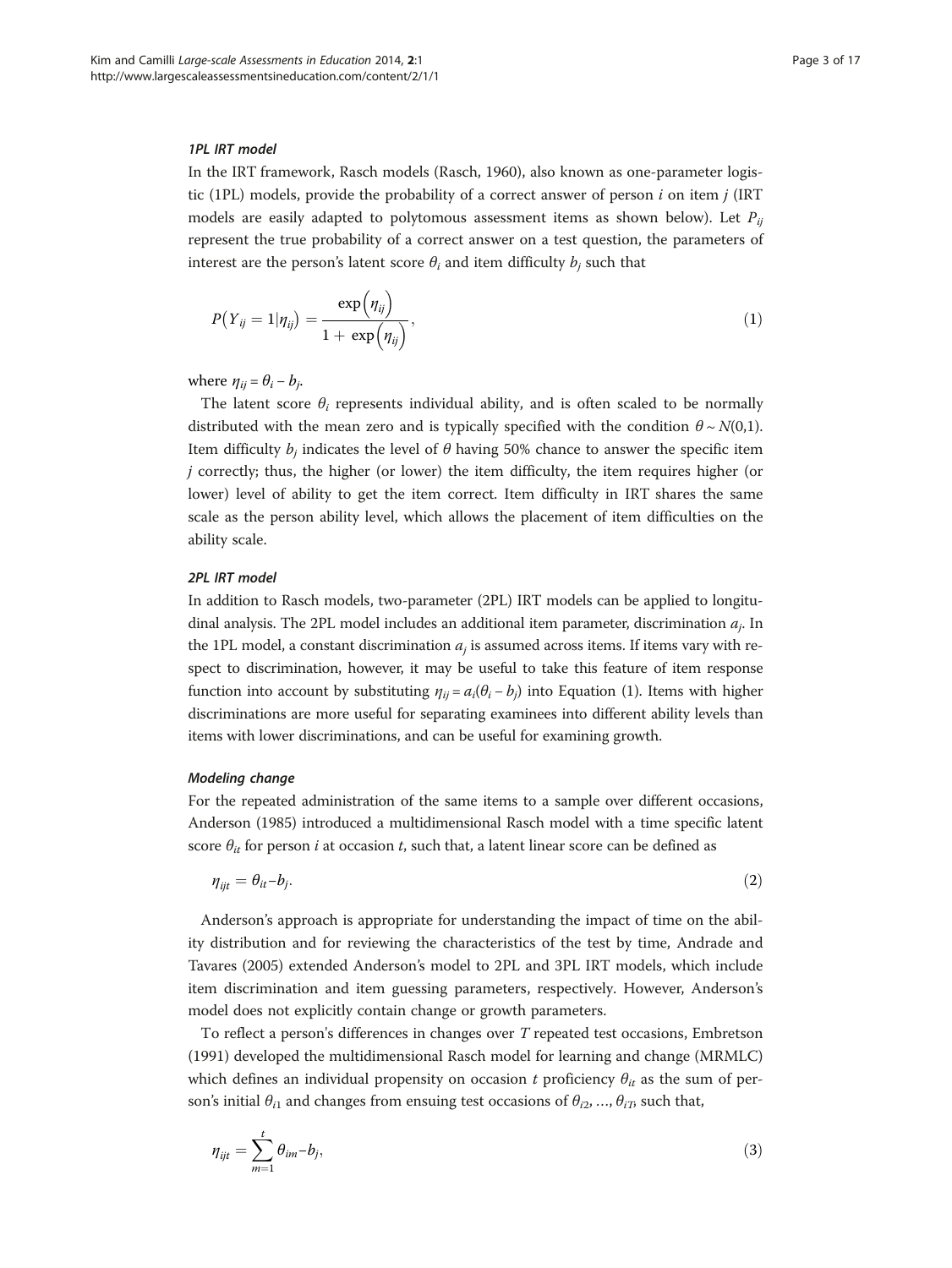<span id="page-3-0"></span>with the IRT probability defined in Equation [\(1](#page-2-0)). While Andersen's [\(1985\)](#page-15-0) model assumes the same items over occasions, Embretson's [\(1991](#page-15-0)) model allows some different items at different occasions to estimate changes in ability. Embretson ([1991](#page-15-0), [1997](#page-15-0)) also presented a 2PL version of the MRMLC that contains discrimination parameters.

The MRMLC estimates of individual changes are between one test occasion and the next, and thus the model is limited to investigating comparisons between two consecutive tests. In cases of the comparison between non-adjacent time points (e.g., the first test and the last test in four test occasions), a set of customized contrasts would be beneficial for examining specific substantive questions, which is the approach taken in the current paper. Specifically, functions of ability parameter are useful to understand changes over time, while the item parameters are assumed to be invariant (i.e., the performance of item parameters is identical over different measurement occasions).

#### IRT growth modeling

Children's developmental processes are stable for normal, healthy children, yet growth and development progress at different rates for each child (Gullo, [1994](#page-15-0)). In placing each student accurately on a developmental continuum, his or her trajectory in learning can be better understood and directed (Salinger, [2001](#page-16-0)). Estimates for individual learning and change (rather than changes in entire group) serve this purpose. The individual growth model (e.g., Verbeke & Molenberghs, [2000\)](#page-16-0) is a relatively new statistical application in early childhood studies, and is pertinent to profiling the unique trajectories of individuals' abilities over time.

In this paper, a multidimensional IRT modeling approach (after Houts & Cai, [2013](#page-16-0)) is used to describe nonlinear and individual changes over time. The model can be specified in two steps. First, define the linear predictors for  $T$  assessment occasions for examinee  $i$  on item  $j$  as

$$
\eta_{ijt} = a_j \Big( \mu_t + \theta_{it} - \beta_j \Big) \tag{4}
$$

This indicates that the latent linear score for subject  $i$  on item  $j$  at time  $t$  is a function of item effects  $\beta_i$ , and person effects  $\theta_{it}$  and  $\mu_t$ . Here,  $a_i$  and  $\beta_i$  signifies the discrimination and difficulty of item j,  $\theta_{it}$  represents a specific effect for individual i at time t that is a departure from average performance  $\mu_t$ . Though as shown in Equation (4) the item difficulties  $\beta_i$  may vary, the growth modeling parameters  $\mu_t$  and  $\theta_{it}$  are constant for person *i* across items. This model is considered *multidimensional* because each occasion *t* provides a different measurement—even though the instrument remains constant. The model also allows different item sets for different time; which can be useful to investigate items that perform different for different time points or to utilize anchor items for different test occasions.

Second, an additional parameter of interest is the covariance structure of  $\theta$  across different time points. There are various choices for specifying time dependencies in longitudinal IRT models (see Andrade & Tavares, [2005](#page-15-0) for details). For example, an autoregressive model of order 1 has been employed in many time-series analysis, assumes that the correlations between the abilities decrease as the distances between the measurement occasions increase. While this model contains only two parameters, this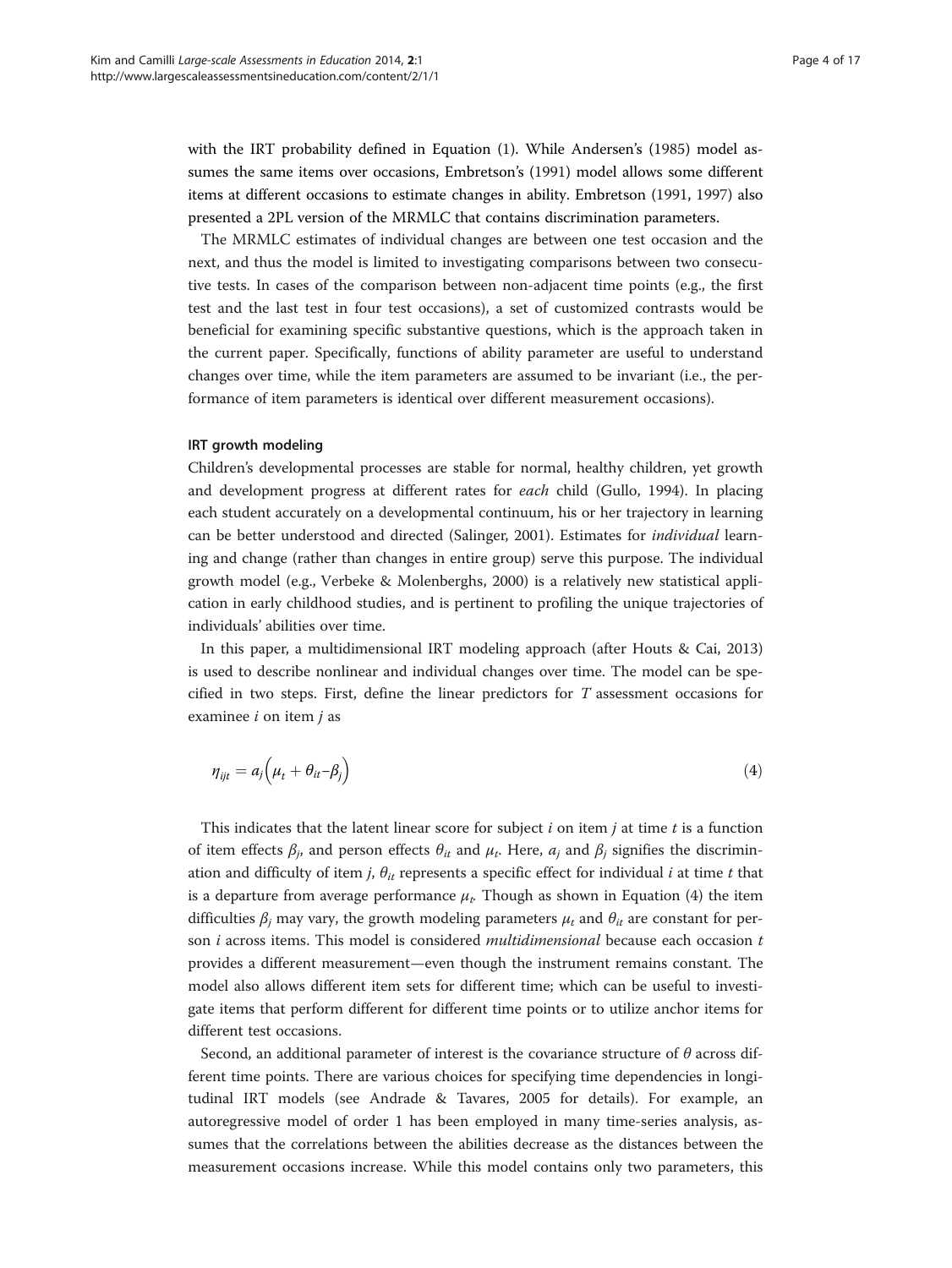pattern of covariance has not been found in many longitudinal studies (Andrade & Tavares, [2005](#page-15-0)).

The current study employs an unstructured variance-covariance matrix except for the variance of ability at time 1, which is fixed at 1.0. One common way to fix the scale of  $\theta$  is to dummy code the  $\beta$  parameters, where one item is omitted and serves as the reference item. In general, this strategy works only for 1PL models (e.g., Kamata, [2001](#page-16-0)). A more general method is to define the scale with the constraints  $\mu_t = 0$  and  $\sigma_t = 1$  for the first occasion  $(t = 1)$ .

#### Non-linear changes

The form of the proposed model in Equation [\(4](#page-3-0)) can be usefully compressed for illustrating the role of contrasts to capture nonlinear change across time. Let the average proficiency on each occasion is  $(\mu_1, \mu_2, ..., \mu_T)$ . Given this representation, the model can be customized with time contrasts to aid interpretation effects holding substantive interest. To illustrate this concept, consider transformation, each defined by 4 coefficients across  $T = 4$  measurement occasions, as:

Intercept :  $c_1 = 1, c_2 = 1, c_3 = 1, c_4 = 1$ Contrast  $1 : c_1 = 1, c_2 = -1, c_3 = 0, c_4 = 0$ Contrast 2 :  $c_1 = 0, c_2 = 1, c_3 = -1, c_4 = 0$ Contrast  $3: c_1 = 0, c_2 = 0, c_3 = 1, c_4 = -1$ ;

with the constraint for any single contrast that

$$
\sum_{i=1}^{4} c_i = 0. \tag{5}
$$

Each of these contrasts represents the difference of two consecutive occasions (similar to Embretson's model). Once a set of contrast coefficients have been chosen for substantive reasons, custom effects can be calculated as

$$
\psi = \sum_{i=1}^{T} c_i \mu_i. \tag{6}
$$

These linear transformations can be written compactly in matrix form as

 $\Psi = C\mu,$  (7)

where C represents the transformation matrix above. Accordingly, the transformed covariance structure of  $\theta(\mathbf{S}'_{\theta})$  and parameter covariances  $\left(\mathbf{S}'_{p}\right)$  can be obtained with

$$
\mathbf{S}' = \mathbf{C}^{-1} \mathbf{S} \mathbf{C}^{-T}.\tag{8}
$$

Standard errors are obtained as the square root of the diagonal elements of  $S'_p$ . We recommend normalizing the rows of transformation matrix to preserve to the total variance across the separate measurement occasions.

Contrasts as illustrated above can also be applied to the individual proficiency estimates to examine individual growth trajectories consistent with substantive questions. While linear and quadratic time contrasts are widely used for longitudinal growth modeling, discontinuous patterns such as de-acceleration or setback, as seen during the summer vacation, have also been investigated in elementary and middle school settings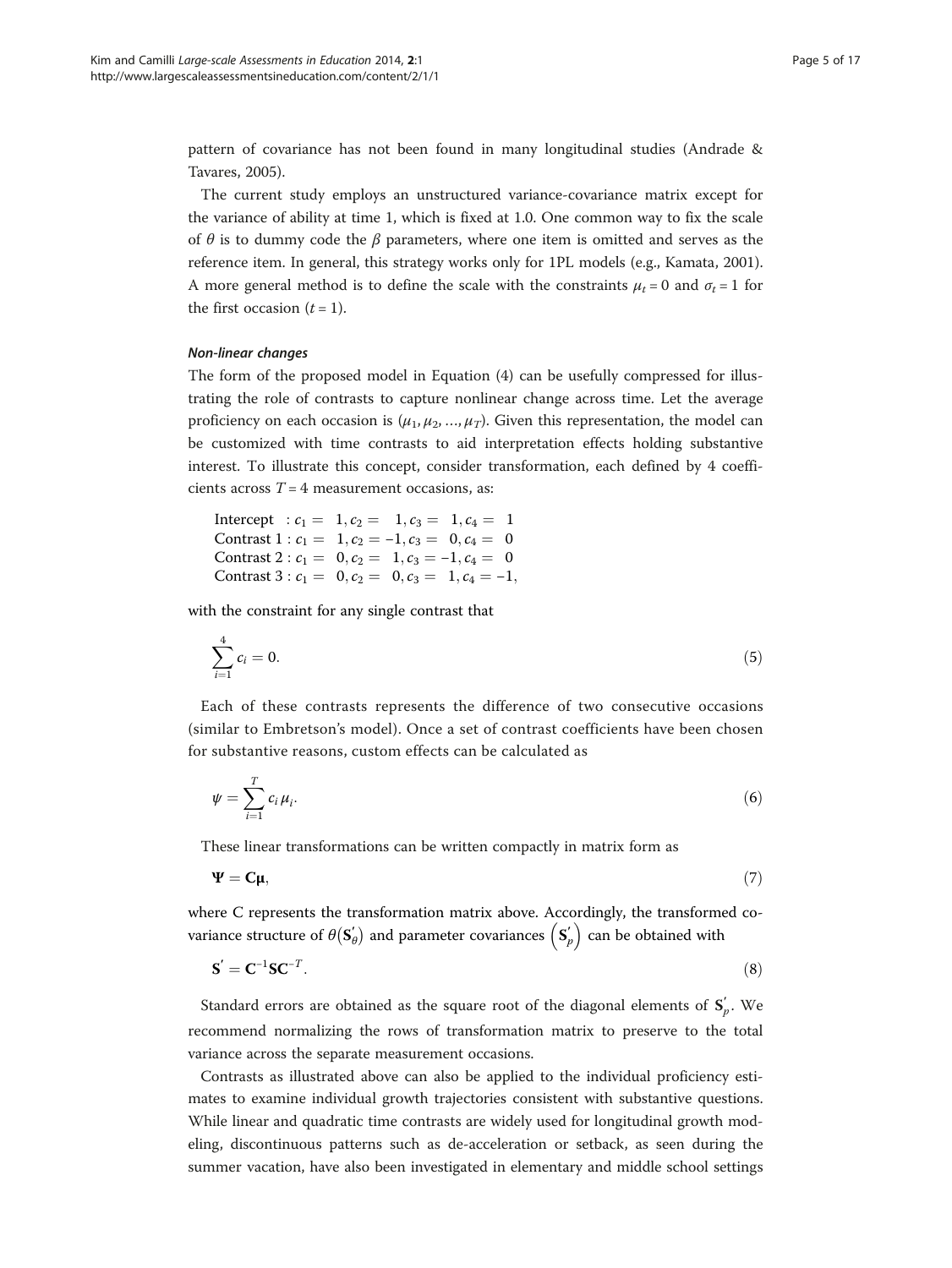(Cooper et al., [1996;](#page-15-0) Entwistle & Alexander, [1992](#page-15-0)). The summer setback can be investigated by applying a customized contrast. By including categorical independent variables that reflect growth and changes in the model, our approach provides an appropriate tool for understanding change over time in school. In doing so, multiple indicators of growth (i.e., contrasts) can be obtained for further investigation of early learning processes.

The basic idea of this paper is familiar in the structural equation modeling (SEM) literature. For example, McArdle, Grimm, Hamagami, Bowles, and Meredith ([2009\)](#page-16-0) considered SEM models for representing change that include latent parameters for change in terms of mean and covariance structures as well as individual growth curves. Curran, Edwards, Wirth, Hussong, and Chassin [\(2007\)](#page-15-0) also showed how item response theory can be incorporated into a modeling framework for analyzing growth. McArdle et al. ([2009](#page-16-0)) conducted an analysis in which IRT was combined with latent growth curve analysis. A number of growth parameterization were formulated including no systematic change over time, linear change, and increasing-decreasing change over time. Both 2PL and partial credit models were discussed as possibilities for the measurement model, though a Rasch measurement model was used for their analysis. In this paper, we apply a number of these basic ideas in a slightly different way with more modern and efficient estimation techniques. While Curran et al. did consider item response theory (IRT) for analyzing growth, their approach was to estimate IRT scores and then apply growth modes to this data. In contrast, the approach taken below is based on an IRT model integrated into the growth model of this kind described earlier by Raudenbush and Sampson ([1999\)](#page-16-0), and MCArdle et al. ([2009\)](#page-16-0).

#### Estimation issues

This type of modeling has an advantage for many longitudinal data sets that equal numbers of measurements is not available for all subjects. In the case of incomplete or missing data, it can be shown that the correct likelihood and estimates for incomplete data can be obtained under the assumption of missing at random (Rubin, [1976\)](#page-16-0). However, even with this advantage, the model specification on the covariance structure must be correct for estimating consistent parameters (Dmitrienko et al., [2005](#page-15-0)). Therefore, researchers need to select the model carefully. One method is to check the modelfit statistics, e.g., AIC, and BIC, to find the best fit model.

Several researchers have employed IRT models embedded within a larger modeling framework. Previously, the Rasch model had been proposed for specifying multilevel models suitable for longitudinal analysis (e.g., Briggs & Wilson, [2007;](#page-15-0) Kamata, [2001](#page-16-0); McArdle et. al, [2009](#page-16-0); Meiser, [1996](#page-16-0); Sampson & Raudenbush, [2004\)](#page-16-0). In the recent literature, more complex models are considered that contain more parameters (for both items and growth). For example, von Davier, Xu, and Carstensen [\(2011\)](#page-16-0) introduced a general model framework and a growth-mixture MIRT model that allows for variation in latent trajectories across clusters in a nested sample.

Both 1PL and 2PL models of these kinds can be implemented in generalized linear mixed or mixture modeling software with EM or maximum likelihood estimation (e.g., Zheng & Rabe-Hesketh, [2007](#page-16-0); Vermunt & Magidson, [2008;](#page-16-0) von Davier, Xu & Carstensen, [2011\)](#page-16-0). While EM estimation is generally preferred to maximum likelihood, EM code requires lengthy execution time for models with higher dimensionality. In this paper, we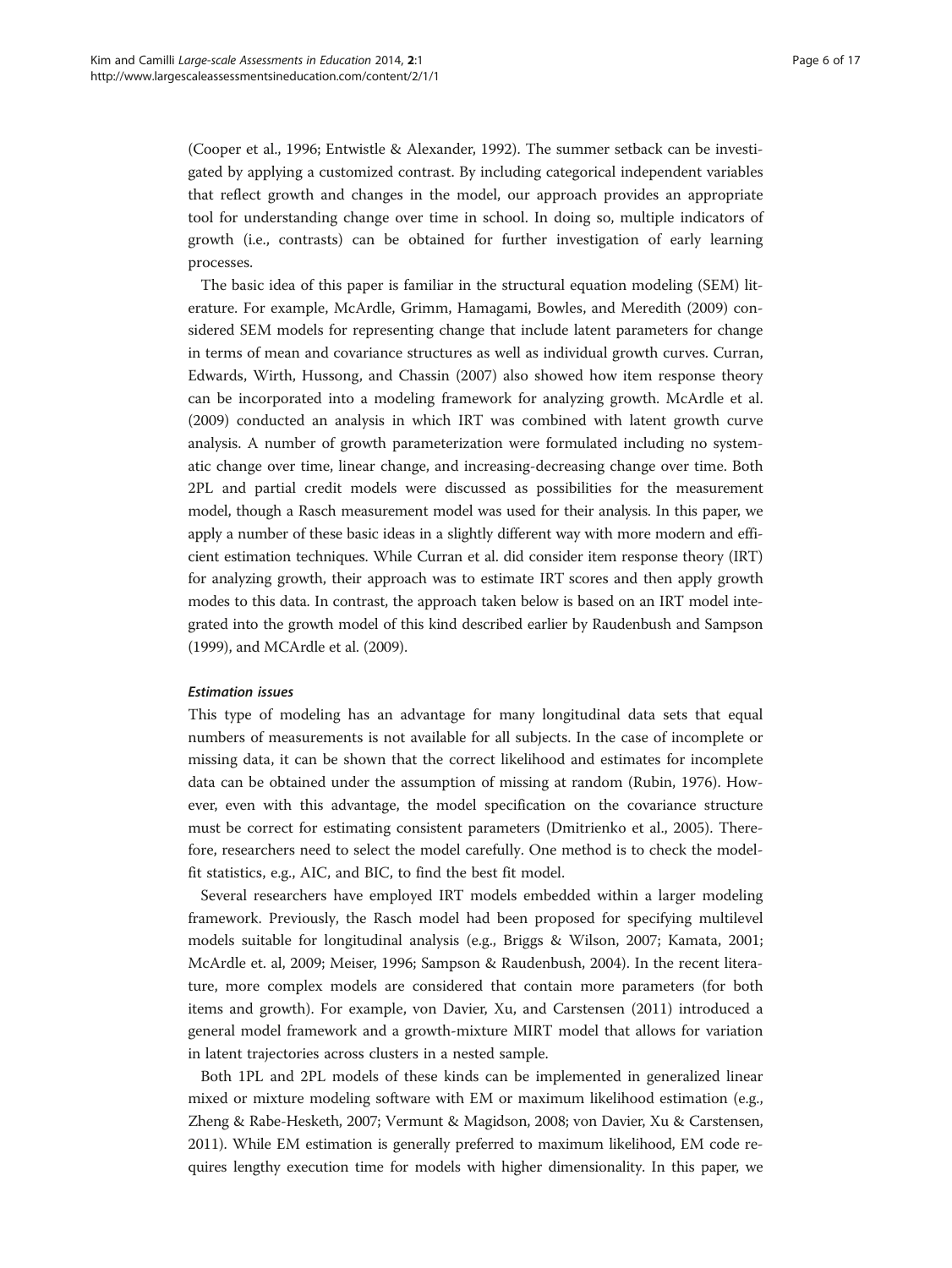demonstrate the software package flexMIRT employing the Metropolis Hastings Robbins Munro (MHRM) algorithm which is highly efficient in terms of computation time and is easily implemented (Houts & Cai, [2013](#page-16-0)). However, model fit issues are still under investigation with respect to the MHRM algorithm, and item fit statistics are not yet provided by flexMIRT (Houts & Cai, [2013](#page-16-0). p. 89) Additional file [1.](#page-15-0)

#### Methods

To illustrate the application of an IRT growth model, a real data example is provided below concerning an important question in literacy/language development. A number of educators have urged the use of classroom assessments, which are measurements designed to capture learning process are necessary for accurately describing learning in school (e.g., NAEYC, [1992;](#page-16-0) Schweinhart, [2003;](#page-16-0) Scott-Little, Kagan & Frelow, [2003](#page-16-0); Shepard, Kagan & Wurtz, [1998\)](#page-16-0). Although these types of assessment are currently being used by a number of school systems and are increasingly becoming a part of state assessment packages (Jones, [2003;](#page-16-0) NRC, [2008](#page-16-0)), none that to our knowledge have been psychometrically evaluated with regard to the developmental characteristics of children. In addition, previous studies on changes during the summer (Burkam et al., [2004;](#page-15-0) Rock, Pollack & Weiss, [2004\)](#page-16-0) of kindergarten to first-grade growth have employed scores of a standardized cognitive test not a classroom assessment. The model proposed herein provides estimates of both item and growth parameters as well as providing tools for the evaluation of item quality of a classroom assessment.

In the following sections, information is provided on the data source, sample, measurement instrument, and formal statistical model. This is followed by an elaboration of the IRT models for polytomous items, investigation of measurement properties of an instrument for assessing growth, examining of growth modeling results, and finally substantive discussion of findings and implications.

#### Data source

The public-use version of the data from the National Center for Early Development and Learning Multi-State Study of Pre-Kindergarten 2001–2003 (Clifford et al., [2009](#page-15-0)) is used. The original study was designed to examine the effects of variations in prekindergarten and kindergarten experiences on children's social and academic outcomes.

#### Sample

In the given data, children were randomly selected, four per classroom, from 40 classrooms in each of six states. The classroom samples were stratified within each state according to programs in schools versus another site; full-day versus part-day program; and teachers with and without a college degree. The children were followed from the beginning of pre-kindergarten (P) through the end of kindergarten (K). Complete data were collected from 778 (81%) children, partial data were collected from 132 (14%) children, and no data were obtained from 49 (5%) of the children. All of the sample cases in the data are included in the analysis. Sampling weight provided with the data set is used in the present study. The original sampling weights were rescaled by dividing the product of each weight and the sample size over the summation of all the weights (i.e., the population size). Normalizing the sample weights (so they add up to the actual sample size) is a generally recommended procedure (Pfeffermann et. al, [1998\)](#page-16-0).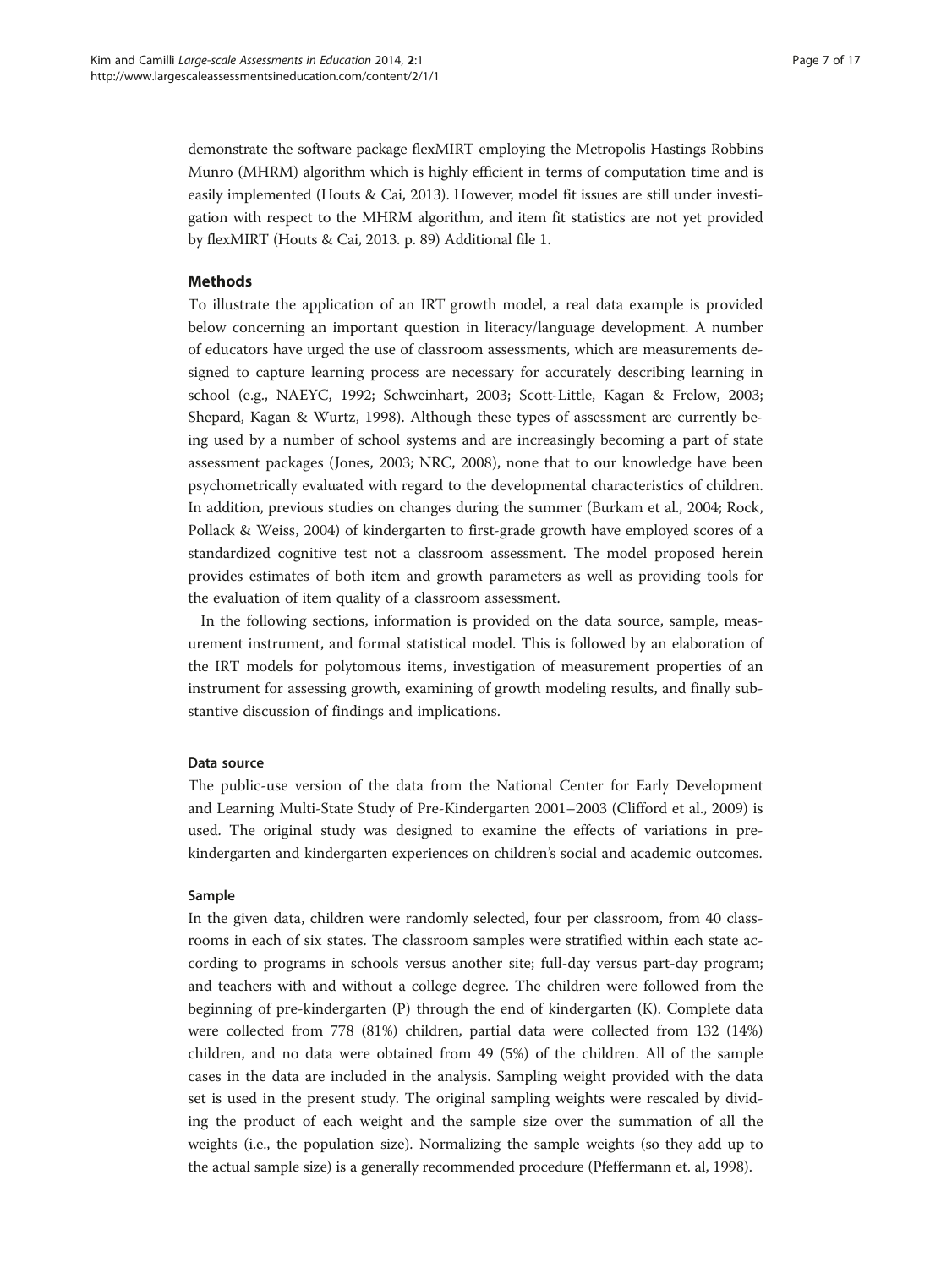#### Measurement instrument

On four occasions, in the fall and spring of preschool and kindergarten, each child was assessed by the Academic Rating Scale (ARS). The National Center for Education Statistics (NCES, [2000\)](#page-16-0) developed the ARS for teachers' evaluations of young students' academic achievement in three domains: language/literacy, general knowledge, and mathematical thinking. The Rasch person reliability of the ARS in kindergarten was reported with a range of .87 to .91 (NCES, [2002\)](#page-16-0). The ARS includes items designed to measure both the process and products of children's learning in school, therefore it represents broader lends on school outcomes than standardized achievement batteries (NCES, [2002](#page-16-0)). Because the assessment of early literacy skills is a very controversial topic in early-childhood education (IRA & NAEYC, [1998;](#page-16-0) Neuman & Dickinson, [2001](#page-16-0); Salinger, [2001](#page-16-0)), the language/literacy domain is analyzed in this paper. The domain consists of nine items on a 5-point Likert scale (i.e., the items are 'polytomous' in psychometric terms, such that, 1: Not yet, 2: Beginning, 3: In Progress, 4: Intermediate, 5: Proficient). The mean score (based on the total-sum) at the four assessments are shown in Table 1 and the individual item descriptions are presented in Figure [1](#page-8-0) as a part of the item map.

#### Item response model

For the analysis, Samejima's graded response model (Thissen & Steinberg, [1986](#page-16-0)) was used for all items. In the model, the probability of obtaining score  $k$  for an item with  $k$ ordinal response categories for person  $i$  on item  $j$  at time  $t$  can be specified as

$$
P(Y_{ijt} = k | \eta_{ijt}) = P(Y_{ijt} \le k | \eta_{ijt}) - P(Y_{ijt} \le k - 1 | \eta_{ijt}).
$$
\n(9)

Typically, a set of  $k - 1$  category intervals are estimated as  $b_k$  for each item j, namely item location parameters. The  $a$  parameters may be constrained to be equal or vary across items. Since the measure is used observationally by teachers, the guessing parameter (in 3 PL IRT model) is not considered in the analysis.

#### Differential item functioning (DIF) over test occasions

We sought to establish that item parameters were invariant across the two years of this study. In other words, one needs to establish the invariance assumption of item parameters across pre-kindergarten through kindergarten to apply IRT. Differential item functioning (DIF) techniques can be used to detect items that behave differently across test occasions. More general reviews on DIF can be found in Camilli and Shepard ([1994](#page-15-0)) and French and Miller [\(1996\)](#page-15-0). Preliminary to DIF analysis, both 1PL and 2PL reference models were obtained. The results are shown in the top half of Table [2.](#page-8-0) For both AIC and BIC, the 1PL model fit better, and for this reason it was decided to use the 1PL model for investigation of DIF.

| <b>Time</b> | х    | SD   | n   |  |  |
|-------------|------|------|-----|--|--|
| P Fall      | 2.09 | 0.81 | 916 |  |  |
| P Spring    | 2.79 | 0.92 | 941 |  |  |
| K Fall      | 2.40 | 0.92 | 827 |  |  |
| K Spring    | 3.67 | 0.95 | 817 |  |  |

|  | <b>Table 1 Summary of ARS mean scores</b> |  |  |  |
|--|-------------------------------------------|--|--|--|
|--|-------------------------------------------|--|--|--|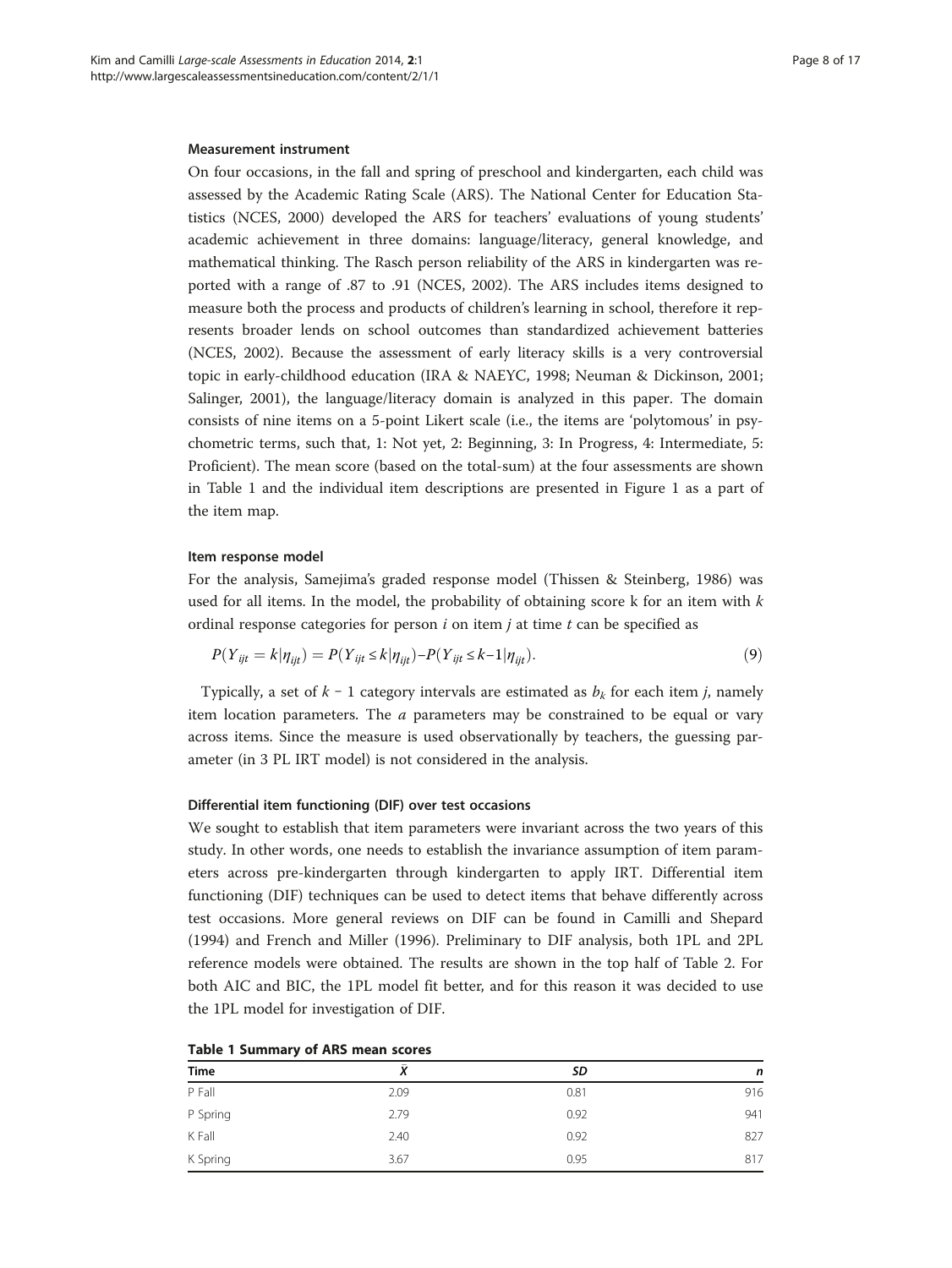<span id="page-8-0"></span>

To screen the data for potential DIF by time, we allowed the difficulty locations for each item (holding other items fixed) to vary by occasions. In Table [3](#page-9-0), AIC and BIC fit values (Akaike and Bayesian information criterion, where smaller values indicate better fit) are reported by item, along with the change from the base model in which all item difficulties are constrained to be equal across occasions. The first three items have the largest DIF indices (i.e., they increase fit the most), and this was corroborated by applying other DIF approaches. To account for this DIF, we report two versions of each analysis for the 1PL and 2PL models: one in which all item difficulties were constrained to be equal across occasions, and one in which items 1–3 were allowed to fit differently across occasions. The DIF is illustrated in Figure [2.](#page-9-0) It can be seen that for items 1 (Uses complex sentence structures) and 2 (Understands stories/texts read to her/him), all difficulty locations drifted up over time, while the locations for item 3 (Easily names all upper/lower alphabet letters) drifted down. **Example 12**<br> **Example 12**<br> **Example 12**<br> **Example 12**<br> **Example 12**<br> **Example 12**<br> **Example 12**<br> **Example 12**<br> **Example 12**<br> **Example 12**<br> **Example 12**<br> **Example 12**<br> **Example 12**<br> **Example 12**<br> **Example 12**<br> **Example 12** 

### Modeling growth

To analyze longitudinal changes in latent skills as well as the psychometric characteristics of ordinal items that measures process in classroom, we employed a model com-

|                   |       |         | <b>Model Fit</b> |
|-------------------|-------|---------|------------------|
| <b>DIF</b>        | Model | AIC.    | <b>BIC</b>       |
|                   | 1PL   | 69456.0 | 69696.9          |
| No DIF Adjustment | 2PI   | 70302.8 | 70582.9          |
| DIF Adjusted      | 1PL   | 68018.8 | 68606.5          |
|                   | 2PI   | 69209.6 | 69666.7          |

#### Table 2 Model fit statistics

Note. A smaller AIC or BIC indicates a better-fitting model.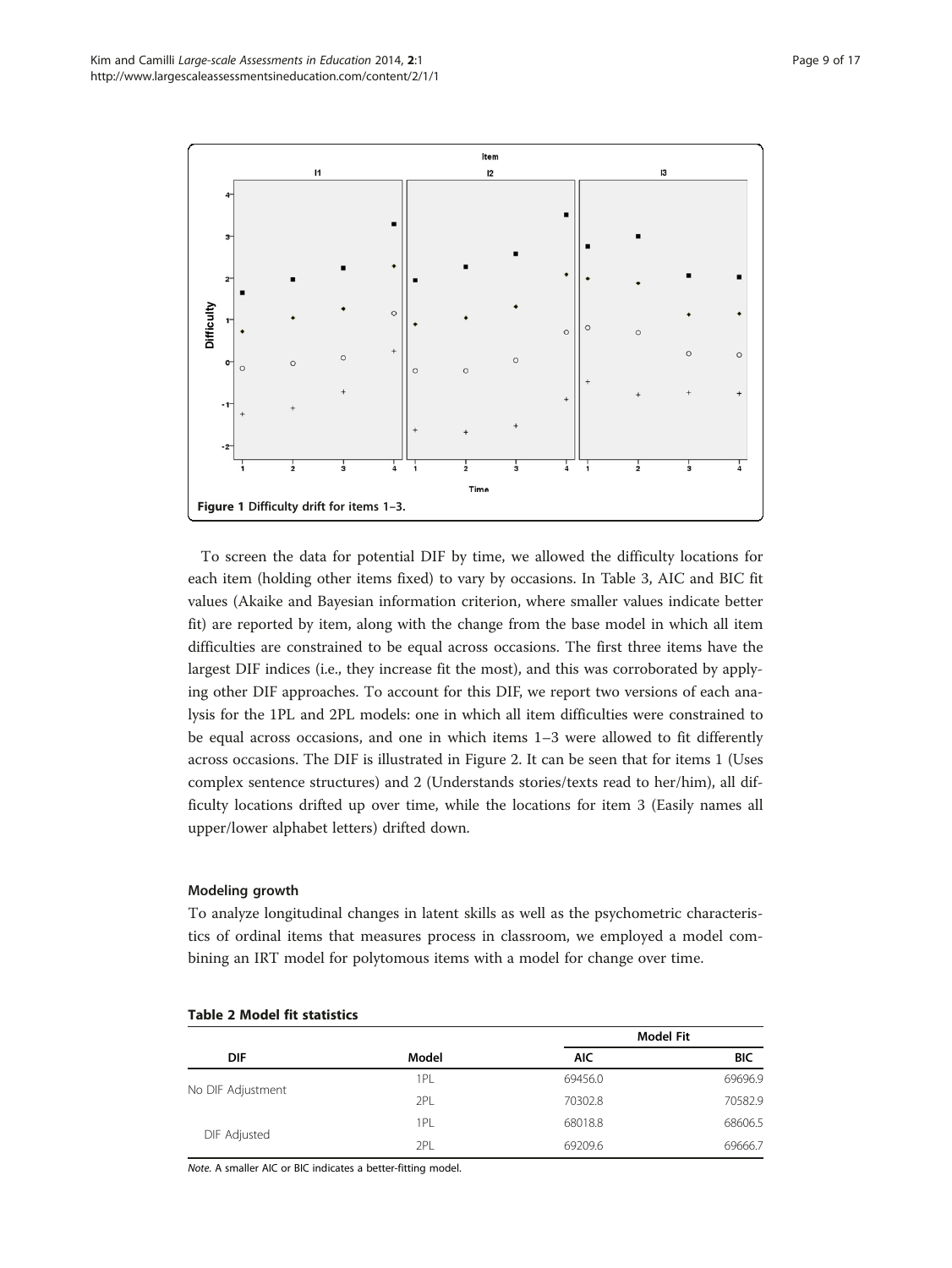|                 | Item           | <b>AIC</b> | <b>BIC</b> | Change    |
|-----------------|----------------|------------|------------|-----------|
| All Constrained |                | 69456.0    | 69696.9    |           |
| Free            |                | 68898.0    | 69197.8    | $-558.1$  |
|                 | $\overline{2}$ | 69120.3    | 69420.1    | $-335.7$  |
|                 | 3              | 69057.2    | 69357.0    | $-398.8$  |
|                 | $\overline{4}$ | 69286.3    | 69586.1    | $-169.7$  |
|                 | 5              | 69438.2    | 69738.0    | $-17.9$   |
|                 | 6              | 69430.4    | 69730.2    | $-25.7$   |
|                 | 7              | 69301.7    | 69601.5    | $-154.3$  |
|                 | 8              | 69273.8    | 69573.6    | $-182.3$  |
|                 | 9              | 69415.3    | 69715.1    | $-40.8$   |
|                 | $1 - 3$        | 68179.6    | 68597.3    | $-1276.5$ |

<span id="page-9-0"></span>

Note. Change statistics are based on the simulated distribution of −2 log likelihood of the fitted model. The change values in the last column can be roughly interpreted as chi-square statistics with 12 degrees of freedom.

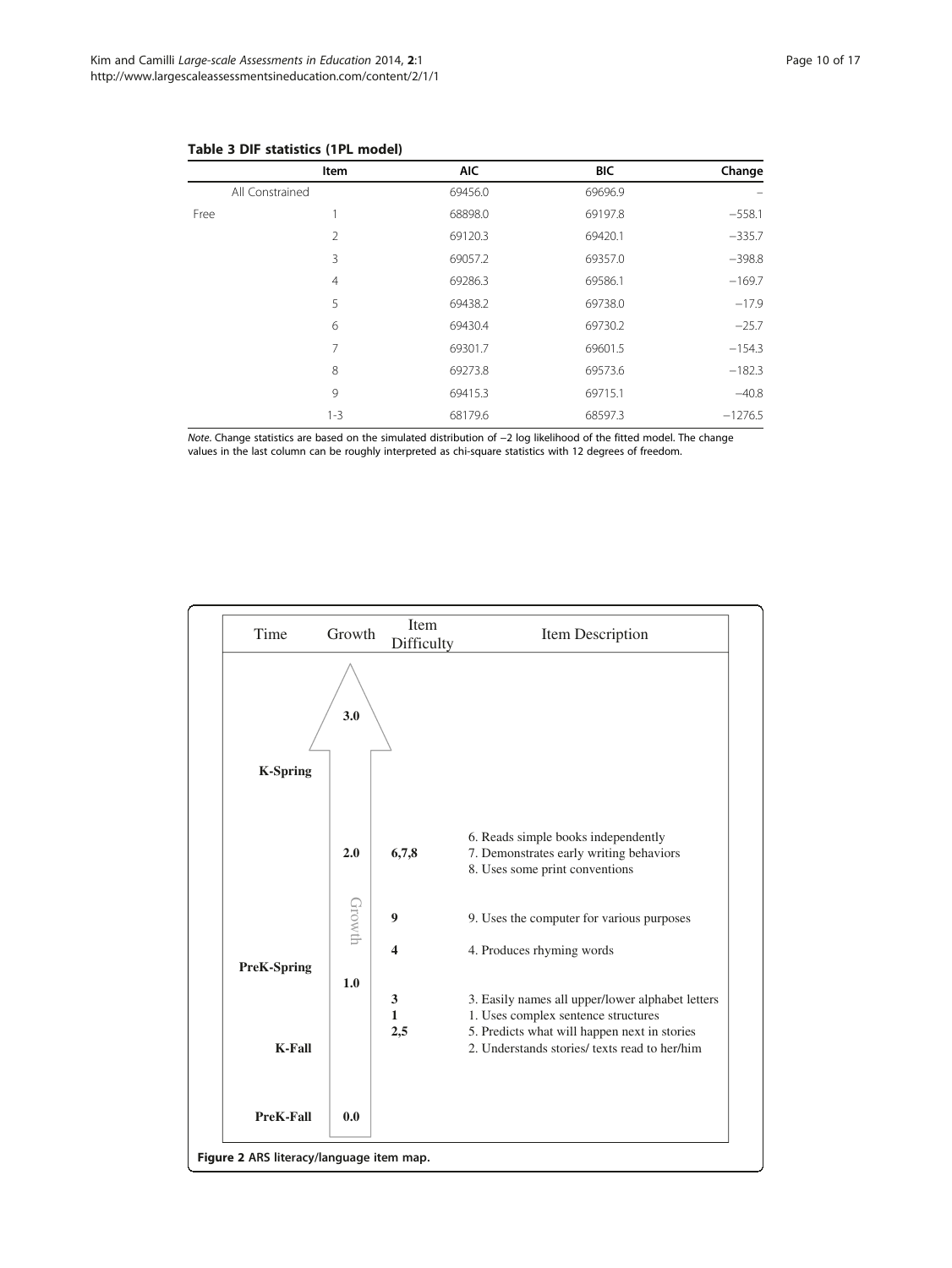#### <span id="page-10-0"></span>Growth parameters

The parameters of substantive interest are the person parameters and their covariance across four occasions. Customized contrasts were used to define parameters in a way that directly addressed the issue of summer setback. For the first set of contrasts, we designated performance in the fall of pre-school (P Fall), the first test occasion, as a reference. Thus, growth is estimated relative to the first test occasion. Accordingly, the proficiency level of a specific person is also estimated relative to this reference. This set of contrast codes is given in the top panel of Table 4.

For the second set of contrasts, a set of three orthogonal contrasts  $(C_2$  through  $C_4$ ) were chosen to represent growth and individual effects across measurement occasions in addition to an average ability obtained by  $C<sub>1</sub>$ , as displayed in the bottom panel of Table 4. The summer effect contrasts children's scores on the second and third testing occasions, which represent the change during the summer prior to kindergarten, as shown in contrast  $C_2$ . The differences in the rates of growth from the first year and the second year are estimated by the last contrast  $C_3$ . Finally, the overall change  $C_4$ , is estimated by the difference between P Fall and K Spring performances.

#### Design

Three major facets are examined to enhance the validity of the results. First, estimates were obtained with both the 1PL and 2PL models; Second, two types of contrast are reported; and third, both of these conditions are crossed with the original condition and no DIF conditions in which three items were allowed to fit differently across occasions.

#### Results

In this section, we first provide the results from the growth component of the model. Then the measurement components of the model are presented, along with description of how these results can be used as validity evidence for the ARS scale. Analog to IRT model parameter specifications, the person parameters are used to review the growth or changes over time, the item parameters are used to review the item characteristics, and then the combinations of those two types of parameters are used to review time-appropriate use of items.

#### Growth results

All growth parameters within the T and C contrast types were similar as shown in Table [5](#page-11-0), except for the 2PL model with DIF. With DIF adjustment, the 2PL model

| <b>T</b> Contrasts | $T_{1}$        | $T_{2}$        | $T_3$       | $T_{4}$       |
|--------------------|----------------|----------------|-------------|---------------|
| P Fall             |                | 0              | $\mathbf 0$ | $\Omega$      |
| P Spring           | $\Omega$       |                | 0           | 0             |
| K Fall             | $\Omega$       | $\Omega$       |             | $\Omega$      |
| K Spring           | $\Omega$       | $\Omega$       | $\Omega$    |               |
| <b>C</b> Contrasts | C <sub>1</sub> | C <sub>2</sub> | $C_3$       | $C_4$         |
| $P$ Fall           | 1/2            | $\Omega$       | 1/2         | $-1/\sqrt{2}$ |
| P Spring           | 1/2            | $-1/\sqrt{2}$  | $-1/2$      | $\Omega$      |
| K Fall             | 1/2            | $1/\sqrt{2}$   | $-1/2$      | 0             |
| K Spring           | 1/2            | $\Omega$       | 1/2         | $1/\sqrt{2}$  |

#### Table 4 Contrast codes for models

Note. The contrasts in Model 2 are labeled as:  $C_1$  is the average ability;  $C_2$  is the summer effect;  $C_3$  is the overall change; and  $C_4$  represents the increment in growth rate from preschool to kindergarten.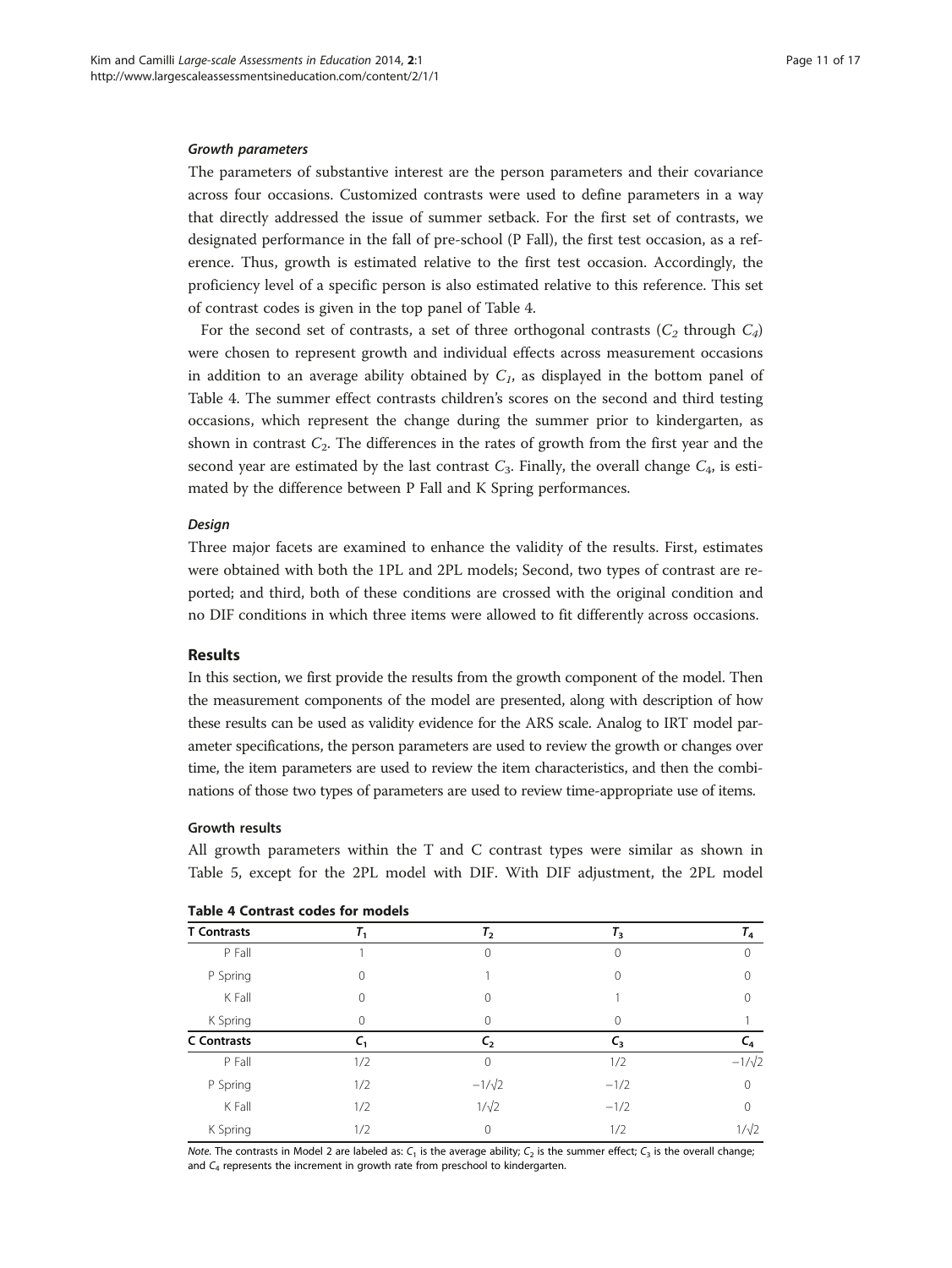|                   |       |                | <b>T</b> Contrast |           | C Contrast      |           |
|-------------------|-------|----------------|-------------------|-----------|-----------------|-----------|
| DIF               | Model | <b>Effect</b>  | <b>Estimate</b>   | <b>SE</b> | <b>Estimate</b> | <b>SE</b> |
| No DIF Adjustment | 1PL   | $\overline{2}$ | 1.09              | .03       | $-48$           | .04       |
|                   |       | 3              | .41               | .04       | .38             | .08       |
|                   |       | $\overline{4}$ | 2.26              | .03       | 1.60            | .04       |
|                   | 2PL   | $\overline{2}$ | 1.02              | .03       | $-39$           | .04       |
|                   |       | 3              | .47               | .04       | .37             | .08       |
|                   |       | $\overline{4}$ | 2.22              | .04       | 1.57            | .06       |
| DIF Adjusted      | 1PL   | $\overline{2}$ | 1.16              | .04       | $-50$           | .06       |
|                   |       | 3              | .45               | .04       | .50             | .08       |
|                   |       | $\overline{4}$ | 2.60              | .06       | 1.84            | .08       |
|                   | 2PL   | $\overline{2}$ | .58               | .04       | $-33$           | .06       |
|                   |       | 3              | .12               | .03       | .37             | .06       |
|                   |       | $\overline{4}$ | 1.43              | .07       | 1.01            | .10       |

#### <span id="page-11-0"></span>Table 5 Growth parameter estimates

Note. All coefficients are significant at  $\alpha = .001$ .

obtained substantially different estimates of both the summer effect and overall growth. For the 1PL model, growth parameters under the DIF and no DIF conditions were similar. Given that the 1PL model with DIF adjustment showed the best fit, this condition is used to examine growth below.

Accordingly, growth begins a zero baseline in preschool fall (PF), increases to 1.16 in preschool spring (PS), decreases to .45 in kindergarten fall (KF), and increases to 2.6 in kindergarten spring (KS) on average. The variation in proficiency as shown in Table 6 increases substantially after KF. It can also be seen in the covariance matrix in Table 6 that proficiency within school year is positively correlated, but much higher in kindergarten than preschool.

From the customized contrasts, the summer effect is  $-5$ , that is, the estimate corresponding to  $C_2$ . Rescaled to the standard deviation at PS, the effect size is  $d = -.5/\sqrt{1.2} = -.46$ . This indicates that the average ARS literacy/language ability diminishes substantially over the summer. However, the overall change in average child proficiency level is  $d = 1.85$ from PF to KS is relatively large, indicating that despite the summer loss, children tend to develop rapidly over the course of kindergarten. The variability of  $C_2$  can be illustrated in personal profiles over time, as shown in Figure [3.](#page-12-0) The proficiency estimates of one child (ID3) declined over the summer, while those of other children were improved with

| Model 1        | $T_{1}$ | $T_{2}$ | $T_3$ | $T_4$ |
|----------------|---------|---------|-------|-------|
| $T_1$          | 1.00    |         |       |       |
| $T_2$          | .71     | 1.66    |       |       |
| $T_3$          | .47     | .59     | 1.91  |       |
| $T_4$          | .35     | .46     | 1.30  | 1.66  |
| Model 2        | $C_1$   | $C_{2}$ | $C_3$ | $C_4$ |
| $C_1$          | 3.50    |         |       |       |
| C <sub>2</sub> | .30     | 1.2     |       |       |
| $C_3$          | $-0.35$ | .12     | .56   |       |
| $C_4$          | .44     | .54     | .02   | .98   |

| Table 6 1PL covariance matrices (DIF adjustment) |  |  |  |  |  |
|--------------------------------------------------|--|--|--|--|--|
|--------------------------------------------------|--|--|--|--|--|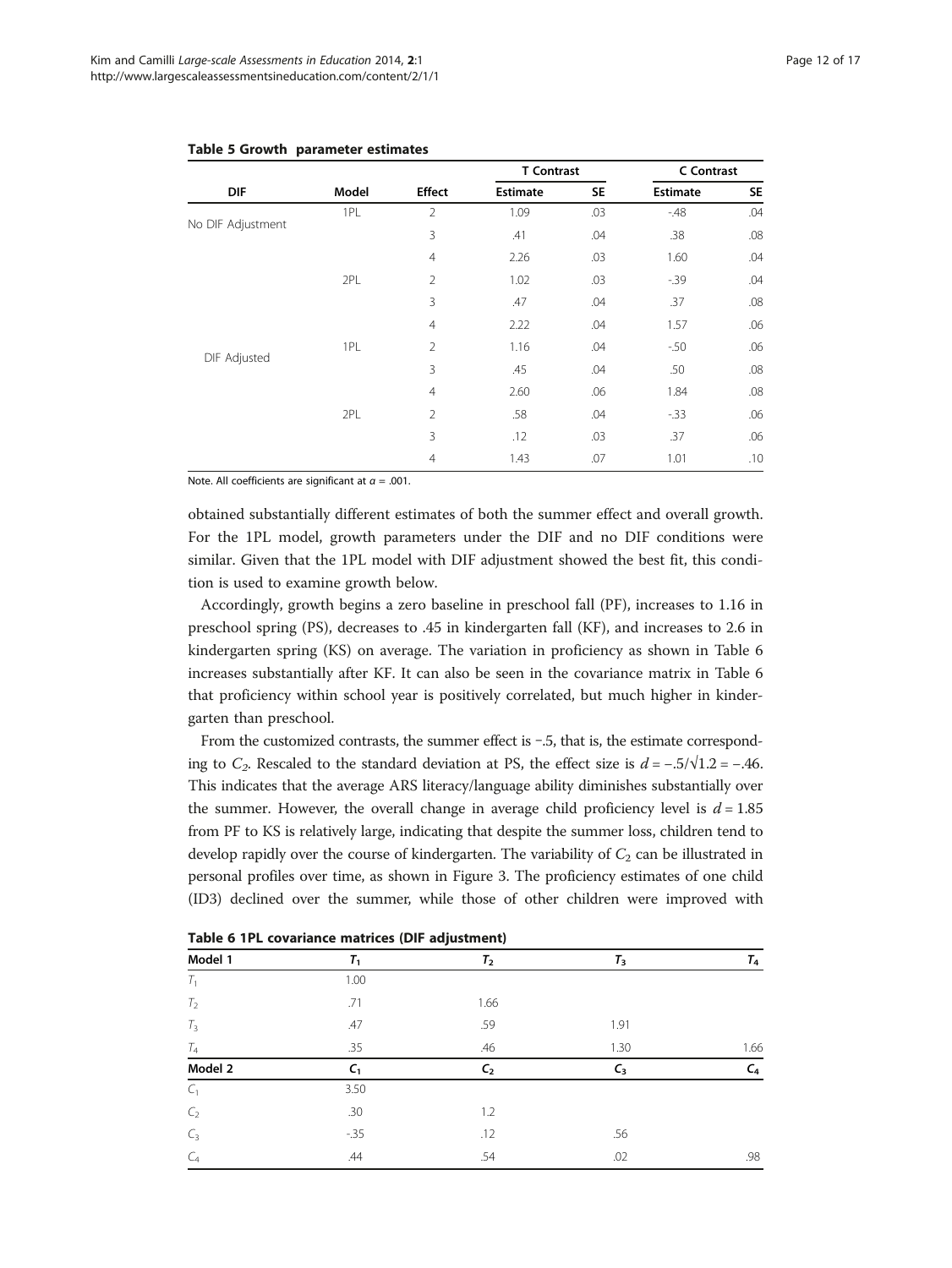<span id="page-12-0"></span>

different rates. Those individual scores can be obtained directly by signifying the appropriate option in flexMIRT.

Another effect if interest is C3, which indicates differential growth across preschool and kindergarten. The summer effect is only slightly correlated with differential growth (see the covariance between  $C_2$  and  $C_3$  in Table [4\)](#page-10-0). This indicates that a student who learns more during the summer does not necessarily have growth rate during the subsequent academic year. However, students who retain more skills (as measures by the ARS) over the summer tend to have higher overall growth  $(r = .49)$ . This result can be seen in Figure 3, by comparing the profiles for ID1, ID2, and ID4 with that of ID3.

#### Measurement results

#### Item parameters

Estimated location parameters are given in Table 7 for the 1PL DIF model.

The relative difficulties among items can be examined in terms of the average item location parameters. Similar to item difficulty parameters, high values of item location estimates indicate that the item is harder than others. Though the average  $b$  parameters are slightly higher than those for typical tests, it should be realized that the test scale was standardized to P Fall. The lower item locations fall comfortably within the range

|                | Average difficulty | Locations |              |                |                |  |
|----------------|--------------------|-----------|--------------|----------------|----------------|--|
| Item           | b                  | $b_4$     | $b_3$        | b <sub>2</sub> | b <sub>1</sub> |  |
|                | 0.79               |           |              |                |                |  |
| $\overline{2}$ | 0.64               |           | see Figure 2 |                |                |  |
| 3              | 0.94               |           |              |                |                |  |
| $\overline{4}$ | 1.42               | $-0.35$   | 0.86         | 2.06           | 3.11           |  |
| 5              | 0.71               | $-1.48$   | 0.10         | 1.39           | 2.83           |  |
| 6              | 1.88               | 0.18      | 1.37         | 2.47           | 3.49           |  |
| 7              | 1.92               | 0.25      | 1.44         | 2.50           | 3.49           |  |
| 8              | 1.94               | 0.18      | 1.39         | 2.52           | 3.67           |  |
| 9              | 1.50               | $-0.65$   | 0.82         | 2.28           | 3.54           |  |

Table 7 1PL item parameter estimates with DIF adjustment  $(a = 1.7)$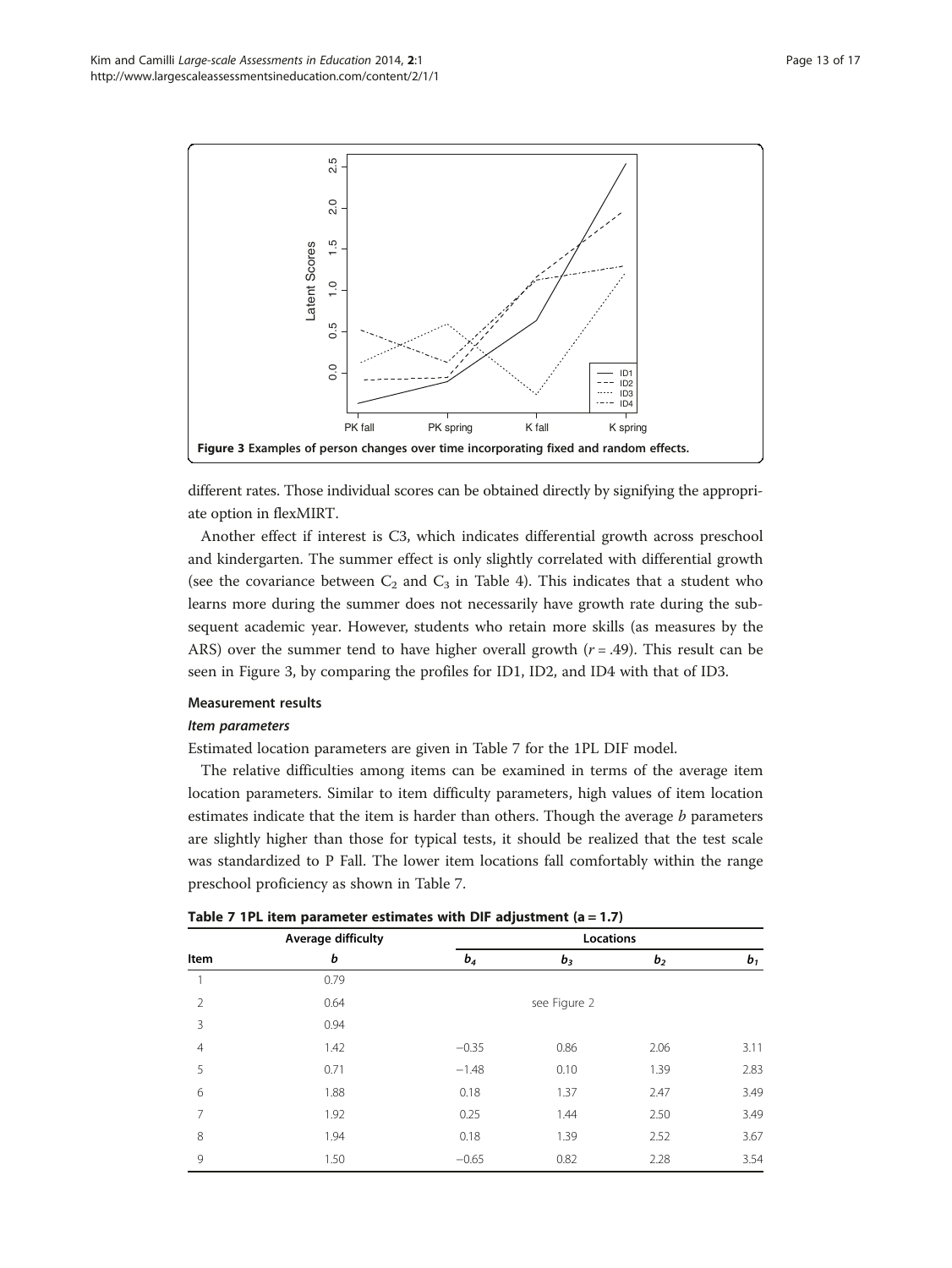#### Characteristics of the ARS

Based on the model outcomes, we review the developmental characteristics of ARS. First, the results of the current study support the claim that the ARS is measuring a developmental proficiency. The developmental trend is similarly demonstrated in several select individual proficiency profiles in Figure [3](#page-12-0).

Second, the estimated magnitudes of the item difficulties support the theoretical order of emergent literacy (McGee & Richgels, [2004](#page-16-0); Sutzby, [1985](#page-16-0)). We present an item map in Figure [1](#page-8-0), which includes the average location parameters in Table [7.](#page-12-0) Items relevant to features of novice readers/writers (items 1, 2, 5) had lower item locations than those of experienced readers/writers (items 6, 7 and 8).

Third, our results indicate that the ARS items are properly designed for assessing target graders. Although ARS has been used for studying children's growth in Pre-K through kindergarten, NCES originally designed it to measure grade K students' literacy and language skills. As shown in the item map, all item locations are within the growth interval from fall to spring of kindergarten. Meanwhile, it is evident that many items are moderately to very difficult in the fall of preschools, thus limiting their capacity to assess literacy proficiency. The estimate of positive difference within years also supports this argument. The outcome indicates higher within year growth in kindergarten than those in preschool; in other words, on average children in kindergarten gain more than children in preschool.

### Conclusions

In this paper, we presented an application of IRT growth modeling to illustrate nonlinear individual learning and change over time and to investigate the psychometric properties of a classroom assessment. A particularly striking advantage of the proposed IRT approach is that growth parameters can be estimated directly, rather than obtaining these coefficients from estimates of ability. Estimates of growth based on estimates of ability may build systematic measurement error into the former. The model is also capable of simultaneously representing parameters of items and persons, including their individual changes, in embedded IRT models.

By integrating measurement and growth, the proposed approach provides more accurate estimates for overall and individual changes as well as the variation of growth. For instance, we identified several items that perform differently across assessment occasions. The inclusion of those items had a notable affect on growth estimates when DIF was implemented in the 2PL model. At the same time, our approach provides a method to investigate the item characteristics controlled for nonlinear growth. The validating developmental features of ARS are investigated through IRT modeling in the current paper, which does not require either linear or even monotonic growth. Still, the significant improvement of personal trait levels over years indicates that the ARS literacy domain can be used to study the progress of emerging readers during preschool and kindergarten. Children in kindergarten grew more and faster, and the test was targeted to kindergarten, this implies that the ARS is functioning according to expectation. Some support is thereby offered that items are indeed more representative skills of the kindergarten level language/literacy domain. Also, the items can document early literacy development along a continuum that has a thread of connection with early literacy acquisition theories. The item map provides educators useful information about the literacy skill difficulty level, which can be applied to their educational practices and curriculum.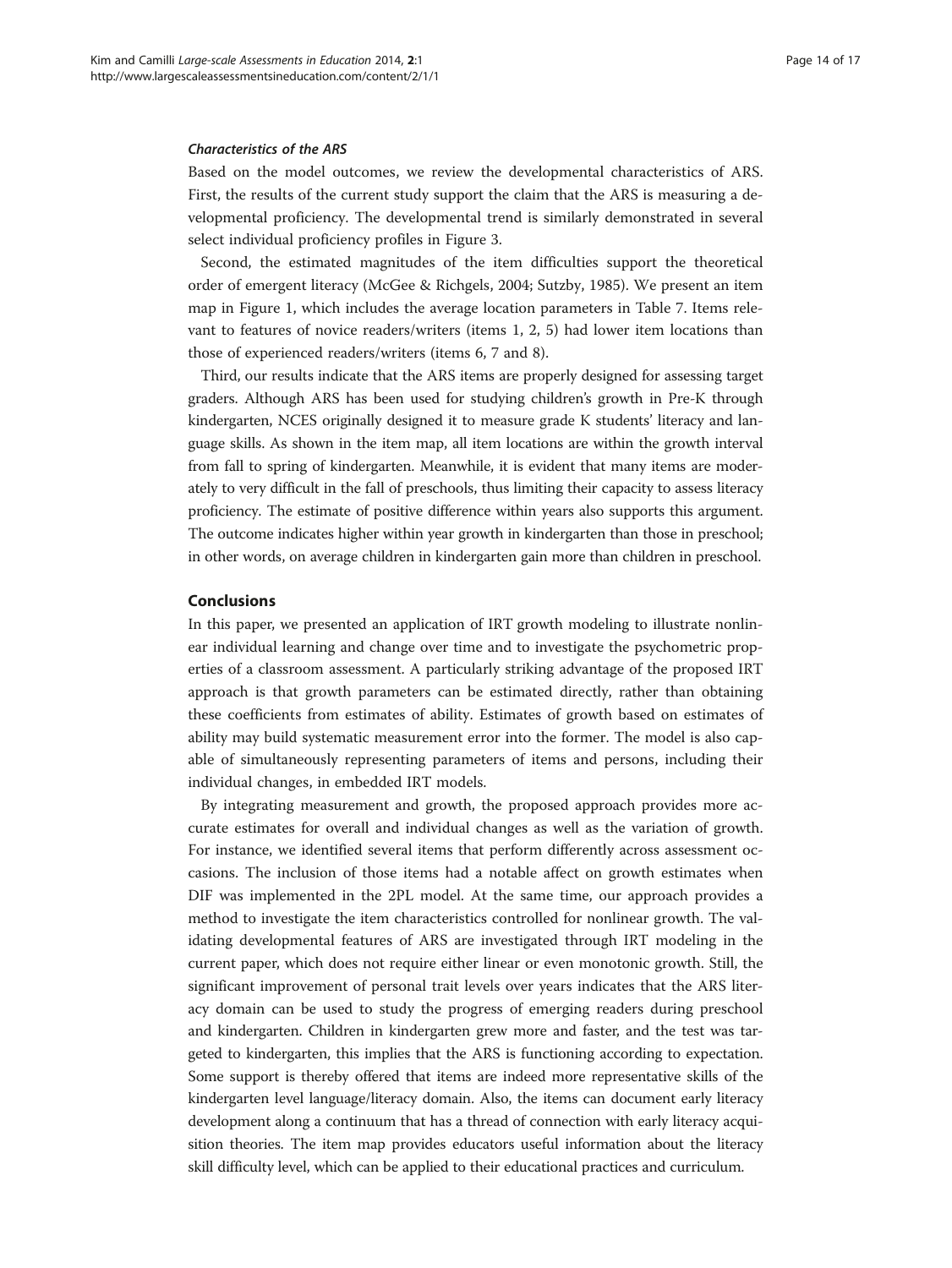The integrated approach is also useful to profile a person's skill level at each repeated test occasion similar to other latent growth IRT model in previous studies (e.g., Curran et al., [2007](#page-15-0)). We demonstrated a personal profiling (as shown in Figure [3](#page-12-0)) with the personal changes over time to review the trend of changes over time. Personal profiling is a method of monitoring individual changes especially with missing data. Further, individual estimates based on a non-linear growth model may provide a more accurate representation than parametric approaches (e.g., linear and quadratic trends). For instance, with assuming a linear growth, the setback during the summer is misrepresented in the growth estimates. Time contrasts can be customized for certain hypotheses or assumptions about growth. Although parallel effects can be tested with raw scores, these approaches have limitations in the longitudinal inquiry (Bereiter, [1963](#page-15-0)). In particular, scores would need to be equated to the same scale over different time points for longitudinal analysis.

Both the 1PL and 2PL models can be implemented practically with the MHRM algorithm, though flexMIRT is new and not yet highly accessible to many researchers focusing on the school settings. Only a handful of quadrature points could be used for EM estimation (a maximum of 13 on a computing platform with 8GB of memory using 8 threads). Even then, convergence required about two hours whereas the same problem required less than 2 two minutes with the MHRM algorithm. Thus, lack of familiarity with new estimation software will clearly be overcome by practical utility.

The current study utilized the sampling weight provided in the original data set. However, the nested sampling structure was not fully reflected in our analysis, partially because the class identifier was not available. Also, full information from the sampling design would be necessary to compute standard errors with precision (which could conceivably be underestimated by a factor of 2 through 3; Johnson & Rust, [1992\)](#page-16-0). Although the software does not provide a mixture modeling, the idea of utilizing customized contrasts can be extended to the previous literature considering mixture distributions of growth (e.g., von Davier, Xu & Carstensen, [2011\)](#page-16-0). Another extension of this model might include the consideration of rater effects, especially with constructed response items (e.g., ARS items) for the future studies.

Summer setback after kindergarten has been observed in previous studies (Burkam et al., [2004](#page-15-0); Rock, Pollack & Weiss, [2004](#page-16-0)) but summer setback prior to kindergarten has not, to our knowledge, been investigated previously. One of the interesting findings of this paper is that literacy/language proficiency for preschoolers diminishes substantially during the summer before kindergarten—even though positive overall growth is demonstrated in preschool and kindergarten. Another important result regarding to the summer effect is that summer setback effect is much larger for some children than others. Some perspective is required to understand the practical significance of this finding. From Table [2,](#page-8-0) it can be seen that the summer setback effect (−.50 units) is about 27% of the overall change (1.84 units) from P Fall to K Spring. However, there is substantial individual variation in the setback effect. Using a normal distribution as a rough guide, about 9% of preschoolers have a setback effect of one standard deviation or more in terms of overall ability as represented by C1, which tends to place them at more risk of performing poorly in kindergarten. If these students would simply maintain reading their level of achievement in literacy/language over the summer, a substantial, if not dramatic, improvement might be obtained. However, the story is more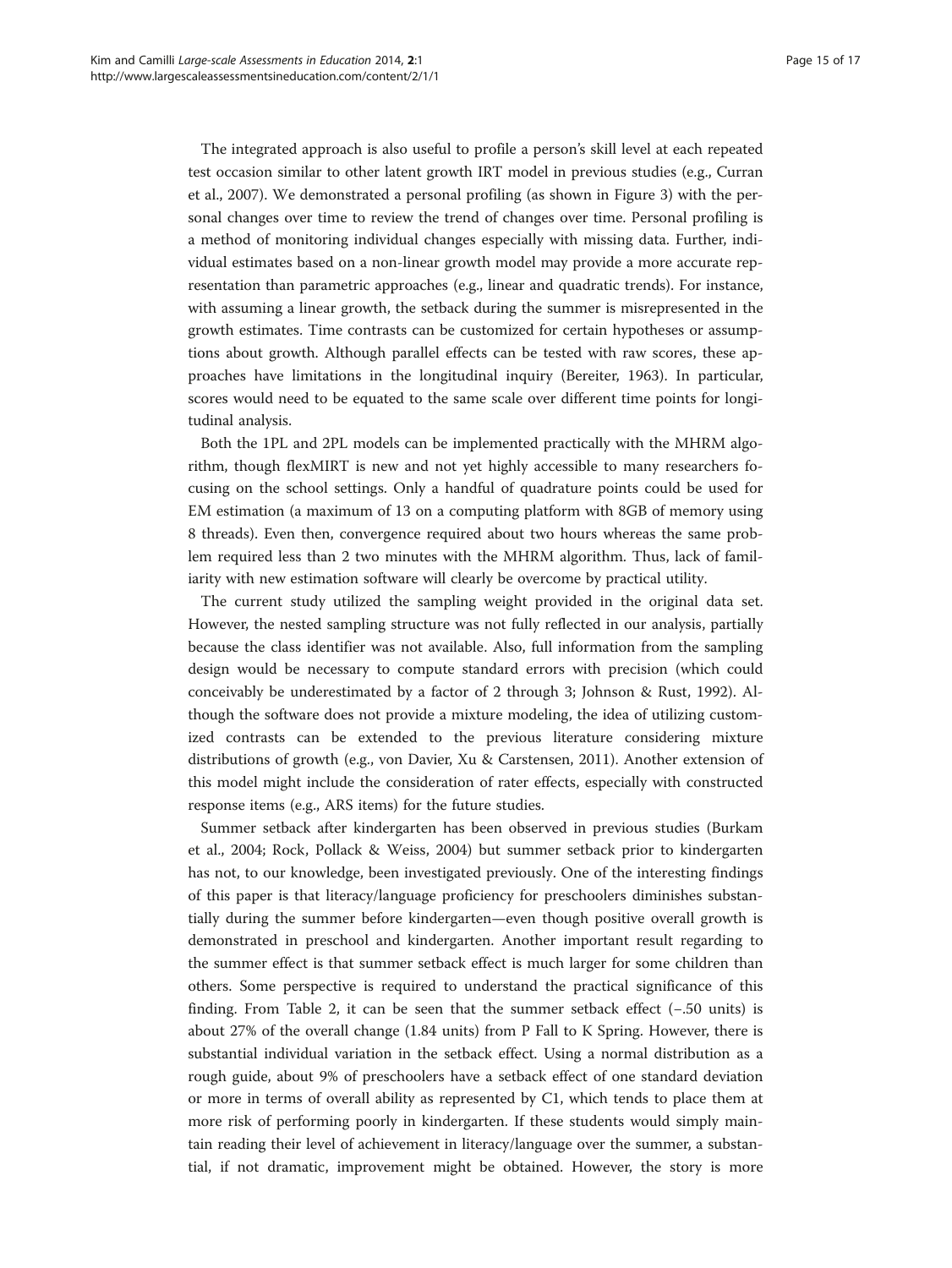<span id="page-15-0"></span>complex. Average growth from fall to spring in kindergarten is almost one standard deviation. Thus, many children appear to cover lost ground rapidly, and the summer setback effect moderately correlated with overall growth. While some children grow much faster than other in kindergarten than in preschool, this effect is not highly correlated with other growth measures. The current study does not shed much light on differential growth. Summer academic support is an important problem, and targeting support for summer growth is a key issue. The relatively large variability of the summer effect implies that further research on the source of variation is urgently needed. Previous literature (Burkam et al., 2004; Rock, Pollack & Weiss, [2004\)](#page-16-0) reported that disadvantaged kindergarten children tend to lose more on scores during the summer vacation, and this suggest the estimate of the summer effect could be used to explore background variables that indicate access of children to academic support.

#### Additional file

#### [Additional file 1:](http://www.biomedcentral.com/content/supplementary/2196-0739-2-1-1-S1.doc) Example flexMIRT code.

#### Competing interests

The authors declare that they have no competing interests.

#### Authors' contributions

SK and GC reviewed the literature, designed and carried the analyses, and prepared the manuscript. All authors read and approved the final manuscript.

#### Author details

<sup>1</sup>College of Physicians and Surgeons, Columbia University, New York, NY, USA. <sup>2</sup>Graduate School of Education, Rutgers University, New Brunswick, NJ, USA.

#### Received: 3 September 2013 Accepted: 22 November 2013 Published: 14 January 2014

#### References

Andersen, EB. (1985). Estimating latent correlations between repeated testings. Psychometrika, 50, 3–16.

- Andrade, DF, & Tavares, HR. (2005). Item response theory for longitudinal data: population parameter estimation. Journal of Multivariate Analysis, 95, 1–22.
- Bereiter, C. (1963). Some persisting dilemmas in the measurement of change. In CW Harris (Ed.), Problems in measuring change (pp. 3–20). Madison: University of Wisconsin Press.
- Briggs, DC, & Wilson, M. (2007). Generalizability in item response modeling. Journal of Educational Measurement, 44(2), 131–155.
- Burkam, DT, Ready, DD, Lee, VE, & LoGerfo, L. (2004). Social-class differences in summer learning between kindergarten and first grade: model specification and estimation. Sociology of Education, 77(1), 1–31.
- Camilli, G, & Shepard, LA. (1994). Methods for identifying biased test items. Thousand Oaks, CA: Sage.
- Clifford, RM, Burchinal, M, Howes, C, Winton, PJ, Bryant, DM, Barbarin, O, & Early, DM. (2009). National center for early development and learning multistate study of pre-kindergarten, 2001–2003 [computer file]. ICPSR04283-v2. Ann Arbor, MI: Inter-university Consortium for Political and Social Research [distributor]. 10.3886/ICPSR04283.v2.
- Cooper, H, Nye, B, Charlton, K, Lindsay, J, & Greathouse, S. (1996). The effects of summer vacation on achievement test scores: a narrative and meta-analytic review. Review of Educational Research, 66(3), 227–268.
- Curran, PJ, Edwards, MC, Wirth, RJ, Hussong, AM, & Chassin, L. (2007). The incorporation of categorical measurement models in the analysis of individual growth. In T Little, J Bovaird, & N Card (Eds.), Modeling ecological and contextual effects in longitudinal studies of human development (pp. 89–120). Mahwah, NJ: LEA.
- Dmitrienko, A, Molenberghs, G, Chuang-Stein, C, & Offen, W. (2005). Analysis of clinical trials using SAS: a practical guide. Cary, NC: SAS Institute Inc.
- Embretson, SE. (1991). A multidimensional latent trait model for measuring learning and change. Psychometrika, 56, 495–515.
- Embretson, SE. (1997). Structured ability models in tests designed from cognitive theory. In M Wilson, G Engelhard Jr, & K Draney (Eds.), Objective measurement: theory into practice (Vol. 4, pp. 223–236). Greenwich: Ablex.

Embretson, SE, & Reise, SP. (2000). Item response theory for psychologists. NJ: Lawrence Erlbaum Associates Inc. Publishers.

- Entwistle, DR, & Alexander, KL. (1992). Summer setback: race, poverty, school composition, and mathematics achievement in the first two years of school. American Sociological Review, 57, 72–84.
- French, AW, & Miller, TR. (1996). Logistic regression and its use in detecting differential item functioning in polytomous items. Journal of Educational Measurement, 33, 315–332.
- Gullo, DF. (1994). Understanding assessment and evaluation in early childhood education. New York: Teachers College Press.